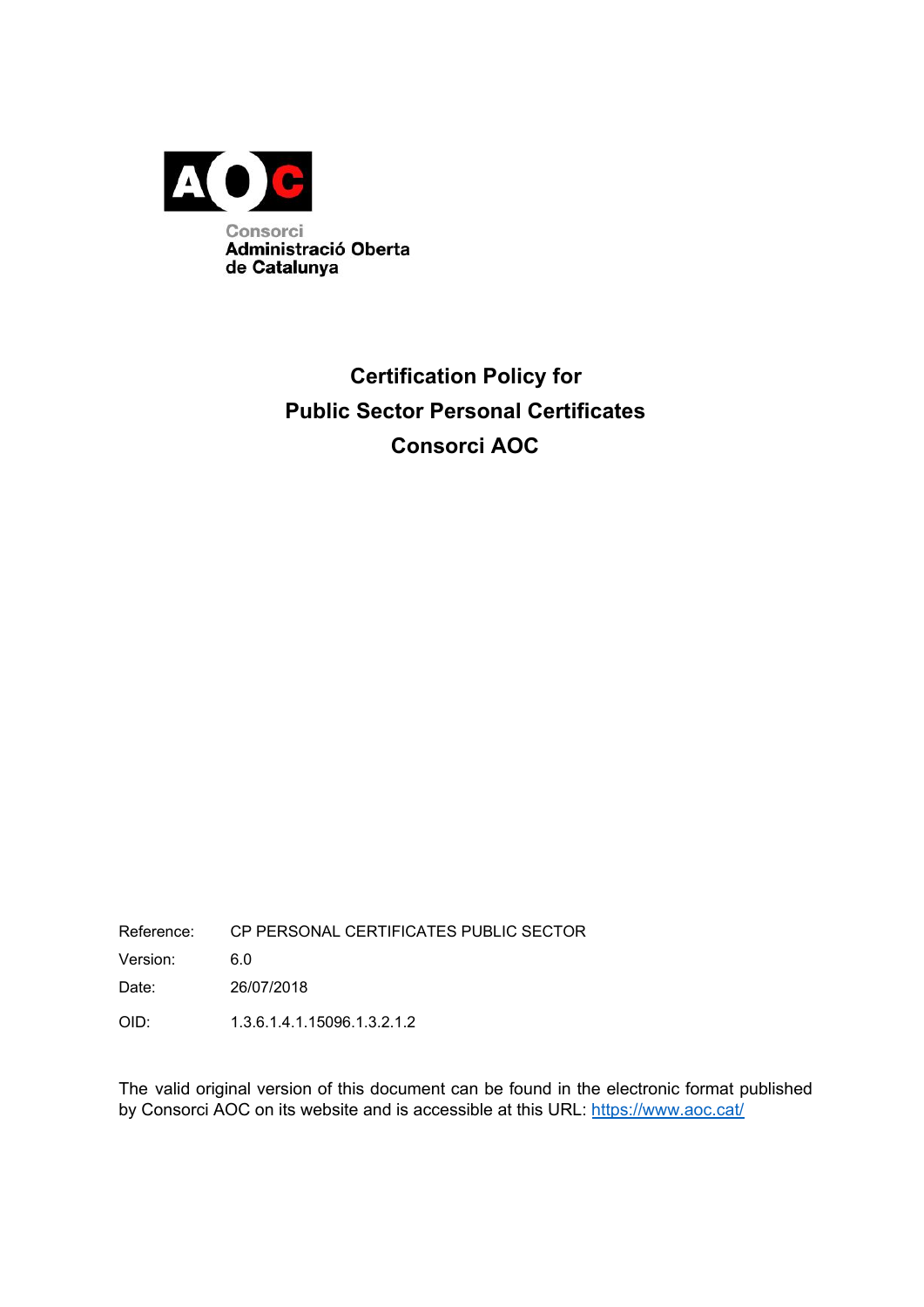#### **Versions**

| <b>Version</b> | <b>Summary of amendments</b>                                                                                                                                                                                                                                         | <b>Date</b> |
|----------------|----------------------------------------------------------------------------------------------------------------------------------------------------------------------------------------------------------------------------------------------------------------------|-------------|
| 5.0            | Adaptation to eIDAS                                                                                                                                                                                                                                                  | 9/05/2018   |
| 6.0            | Creation of a new specific Certification Policy for<br>Public Sector Personal Certificates based on the<br>prior general policy. It is numbered as "Version<br>for the purposes of documentary<br>6.0"<br>management and continuance of the prior general<br>policy. | 26/07/2018  |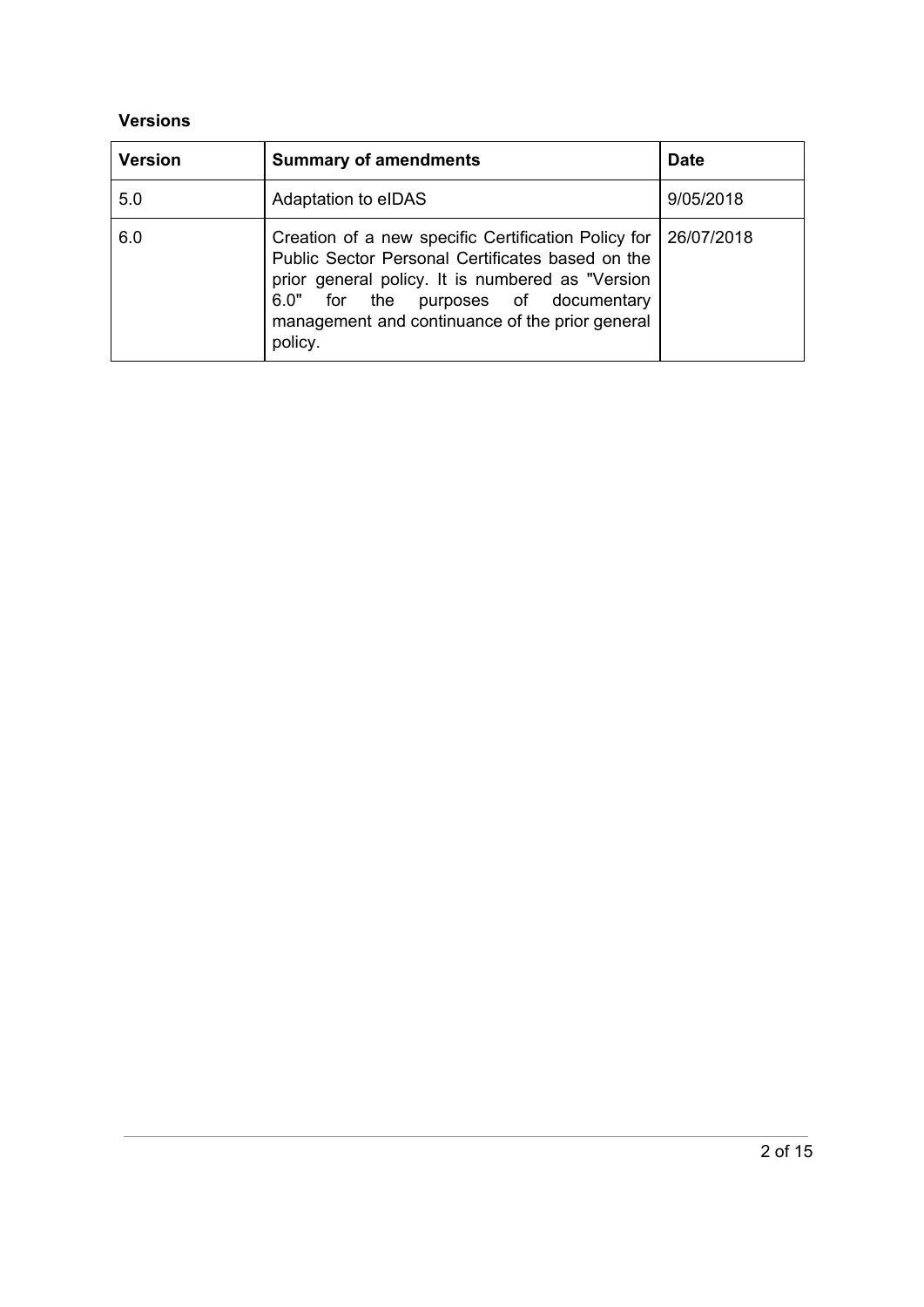### **Contents**

| 1. Introduction                                                           | 4  |
|---------------------------------------------------------------------------|----|
| 1.1. Presentation and scope of application                                | 5  |
| 1.2. Name of the document and identification                              | 6  |
| 1.2.1. Identification of this document                                    | 6  |
| 1.2.2. Identification of certification policies for each certificate type | 6  |
| 2. Participating entities                                                 | 7  |
| 2.1. Trust service providers (TSP)                                        | 7  |
| 2.2. Registration authorities                                             | 7  |
| 2.3. Final users                                                          | 8  |
| 2.3.1. Certificate applicants                                             | 8  |
| 2.3.2. Certificate subscribers                                            | 8  |
| 2.3.3. Key holders or signatories                                         | 8  |
| 2.3.4. Third party that relies on the certificates                        | 8  |
| 3. Characteristics of the certificates                                    | 9  |
| 3.1. Valid term for the certificate                                       | 9  |
| 3.2. Signature-creation devices                                           | 9  |
| 3.3. Use of the certificates                                              | 9  |
| 3.3.1. Typical use of the certificates                                    | 9  |
| 3.3.2. Forbidden uses                                                     | 11 |
| 4. Operational procedures                                                 | 11 |
| 4.1. Management of the Certification Policy                               | 11 |
| 4.1.1. Organization that manages the specification                        | 11 |
| 4.1.2. Contact information of the organization                            | 11 |
| 4.2. Publication of information and certificate directory                 | 12 |
| 4.2.1. Certificate directory                                              | 12 |
| 4.2.2. Publication of information                                         | 12 |
| 4.3. Operational features of the certificates' life cycle                 | 12 |
| 4.3.1. Application for certificate issuance                               | 12 |
| 4.3.2. Legitimization to apply for a certificate                          | 13 |
|                                                                           |    |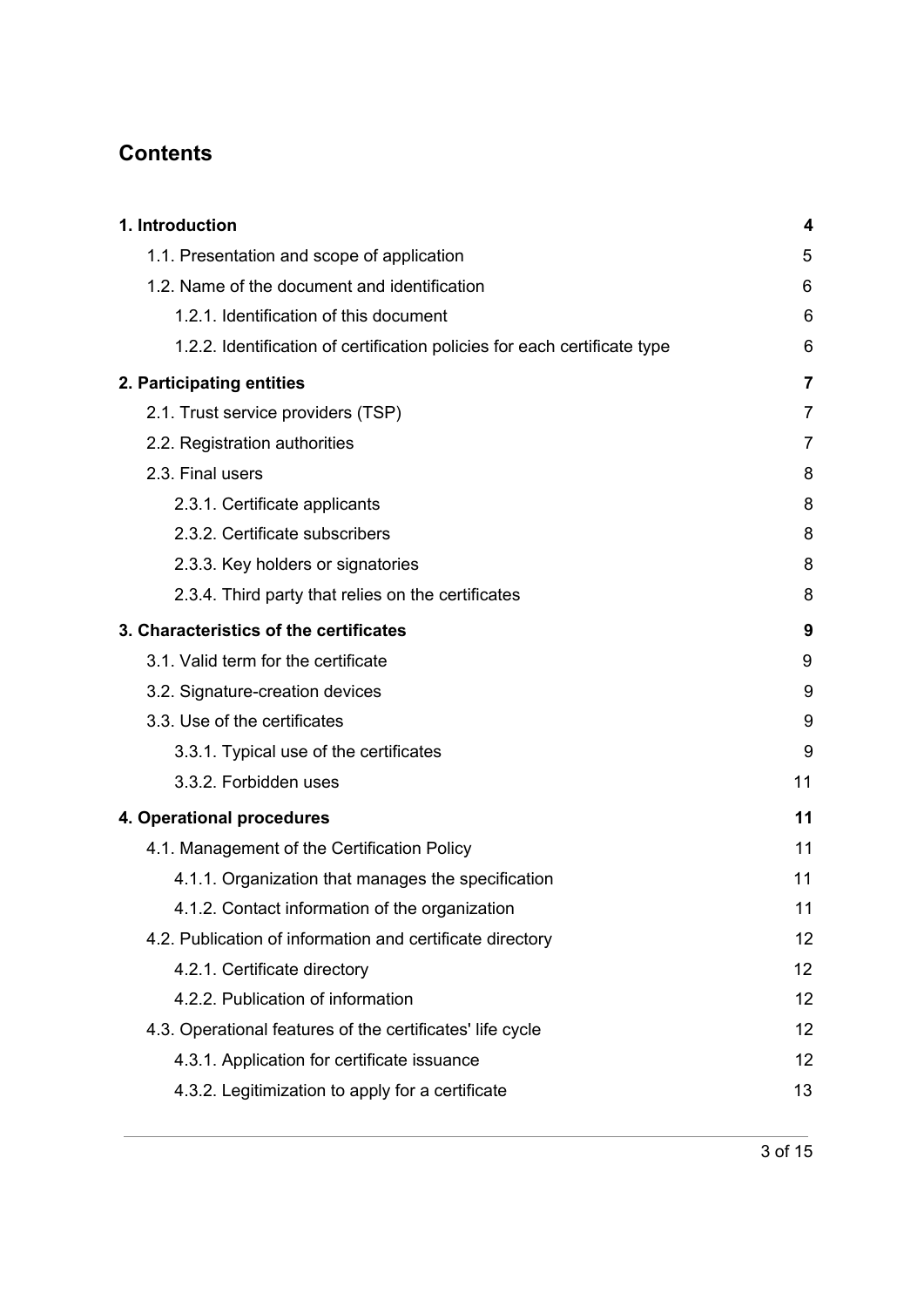<span id="page-3-0"></span>

| 4.3.3. Certificate application processing                             | 13 |
|-----------------------------------------------------------------------|----|
| 4.3.4. Creation and implementation of activation keys                 | 14 |
| 4.3.5. Certificate issuance                                           | 14 |
| 4.3.6. Delivery and protection of activation information              | 14 |
| 4.3.7. Suspension of certificates                                     | 14 |
| 4.3.8. Revocation of certificates                                     | 14 |
| 4.3.9. Renewal of certificates                                        | 15 |
| 5. Profile of the certificates issued under this Certification Policy | 15 |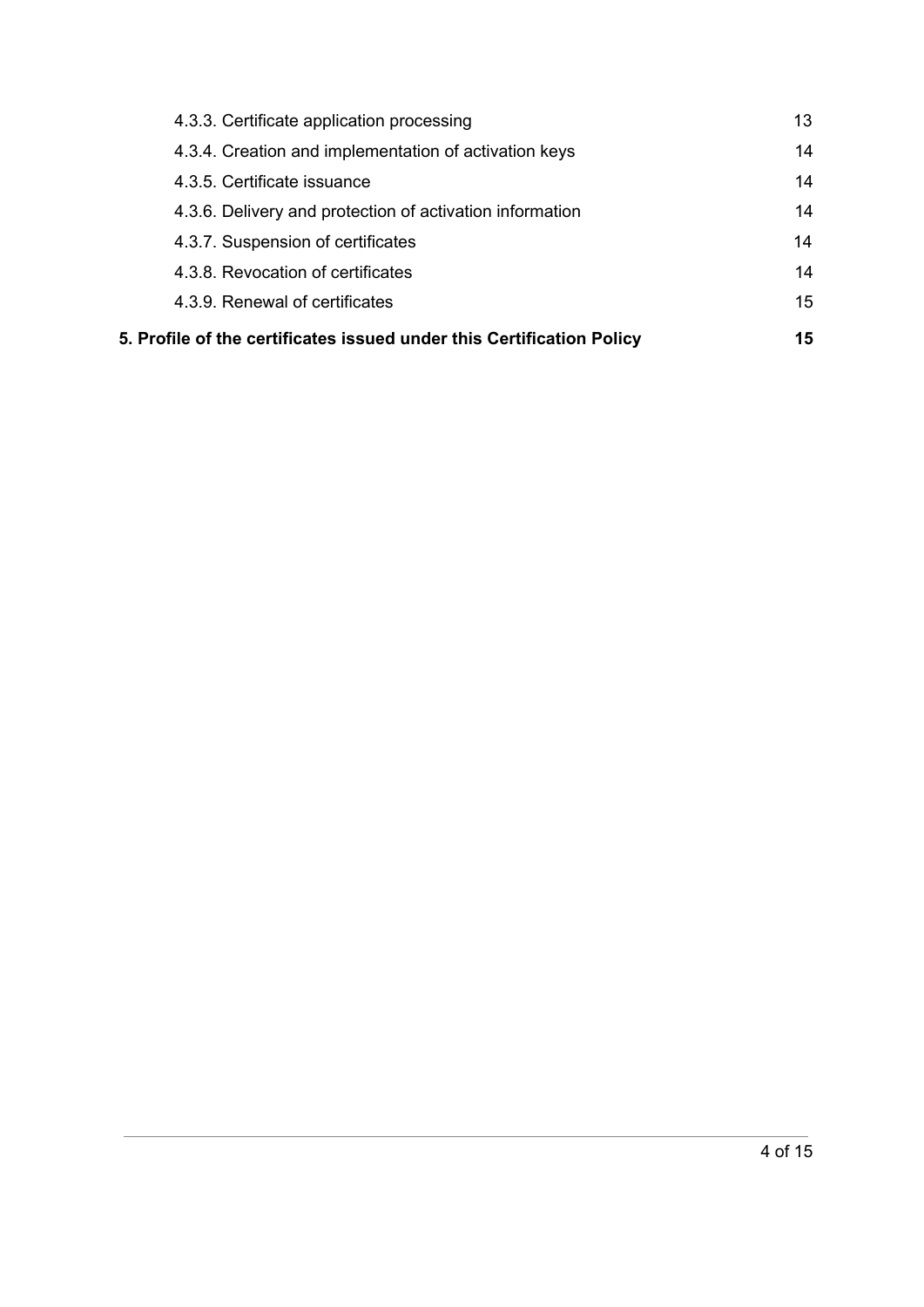# **1. Introduction**

# <span id="page-4-0"></span>**1.1. Presentation and scope of application**

The electronic certificates referred to in this Certification Policy (CP) are issued by Consorci AOC to be used by the public employees and other people associated:

- a) To all bodies integrating with the Catalonia public sector according to terms in article 2.1 of Law 29/2010 from 3rd August, for the use of electronic media with the sector.
- b) To any other body that needs to communicate or have relations via electronic media with Catalonia public sector bodies, following the terms defined in the previous section, that promote the accomplishment of the Catalan electronic administration model described in Law 29/2010, article 5, that has the following objectives:
	- i) Incorporation of electronic media with regular activity in order to improve accessibility, transparency, efficiency and quality of service delivery towards citizens and internal management.
	- ii) Promote institutional cooperation and collaboration in the creation and provision towards Catalonia public sector of infrastructures and electronic administration common services that guarantee interoperability between information systems, and that facilitate their use for integrating public sector bodies to make the service provision to citizens and companies more efficient and economic.
	- iii) The definition and common development of policies and initiatives of organizational and technological nature that maximize efficiency and reuse of services and the applications that develop them.

This CP was drawn up according to Standard RFC 3647 of the IETF. The certificates issued pursuant to this CP meet the requirements established in EU Regulation 910/2014.

This document specifies the Certification Policy for the following certificate types:

- Authentication certificate for high-level public employee (*T-CAT autenticació*).
- Qualified signature certificate for high-level public employee (*T-CAT signatura*).
- Qualified authentication and signature certificate for mid-level public employees (T-CATP).
- Authentication certificate for high-level public employees with pseudonyms (*T-CAT pseudònim autenticació*).
- Qualified signature certificate for high-level public employees with pseudonyms (*T-CAT pseudónim signatura*).
- Qualified authentication and signature certificate for high-level associated persons (*T-CAT persona vinculada*).
- Qualified authentication and signature certificate for mid-level associated persons (*T-CATP persona vinculada*).
- Qualified authentication and signature certificate for representatives acting before the Public Administrations (*T-CAT Representant*).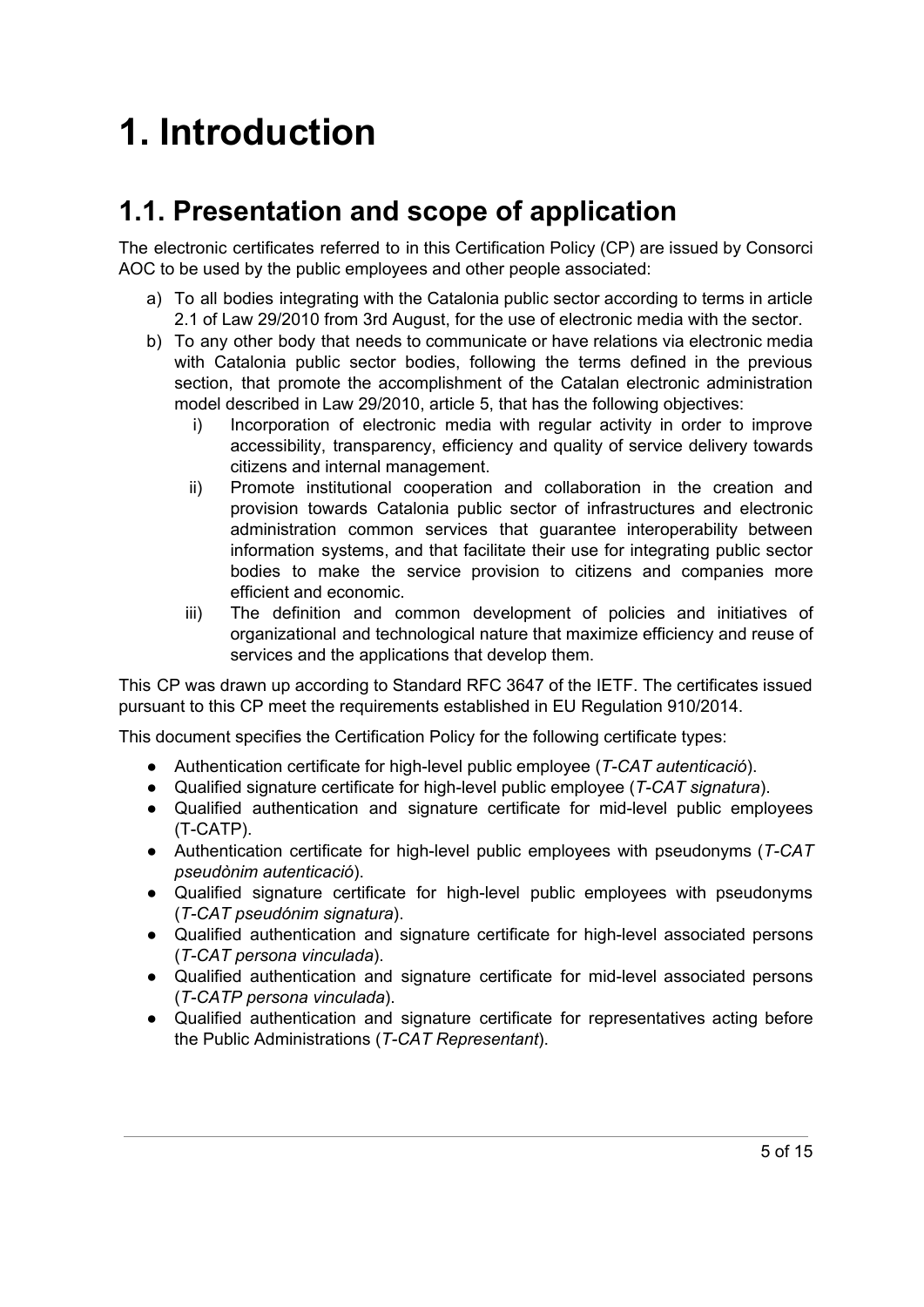This Certification Policy is subject to Consorci AOC's Certification Practices Statement (CPS), which it includes by reference.

### <span id="page-5-0"></span>**1.2. Name of the document and identification**

| Name:              | <b>CP Personal Certificates Public Sector</b>                       |  |
|--------------------|---------------------------------------------------------------------|--|
| <b>Version:</b>    | 6.0                                                                 |  |
| <b>Description</b> | <b>Certification Policy for Public Sector Personal Certificates</b> |  |
| Date of issue:     | 26/07/2018                                                          |  |
| OID:               | 1.3.6.1.4.1.15096.1.3.2.1.2                                         |  |
| Location:          | https://www.aoc.cat/catcert/requlacio/                              |  |

### <span id="page-5-1"></span>**1.2.1. Identification of this document**

### <span id="page-5-2"></span>**1.2.2. Identification of certification policies for each certificate type**

| Type of certificate                                                                                                     | <b>OID</b>                    |
|-------------------------------------------------------------------------------------------------------------------------|-------------------------------|
| Authentication certificate for high-level public employee<br>(T-CAT autenticació)                                       | 1.3.6.1.4.1.15096.1.3.2.7.1.2 |
| signature certificate for high-level<br>public<br>Qualified<br>employee (T-CAT signatura)                               | 1.3.6.1.4.1.15096.1.3.2.7.1.1 |
| Qualified authentication and signature certificate for<br>mid-level public employees (T-CATP)                           | 1.3.6.1.4.1.15096.1.3.2.7.3.1 |
| Authentication certificate for high-level public employees<br>with pseudonyms (T-CAT pseudònim autenticació)            | 1.6.1.4.1.15096.1.3.2.4.1.23  |
| signature certificate for high-level public<br>Qualified<br>with pseudonyms (T-CAT pseudónim<br>employees<br>signatura) | 1.3.6.1.4.1.15096.1.3.2.4.1.1 |
| Qualified authentication and signature certificate for<br>high-level associated persons (T-CAT persona<br>vinculada)    | 1.3.6.1.4.1.15096.1.3.2.82.1  |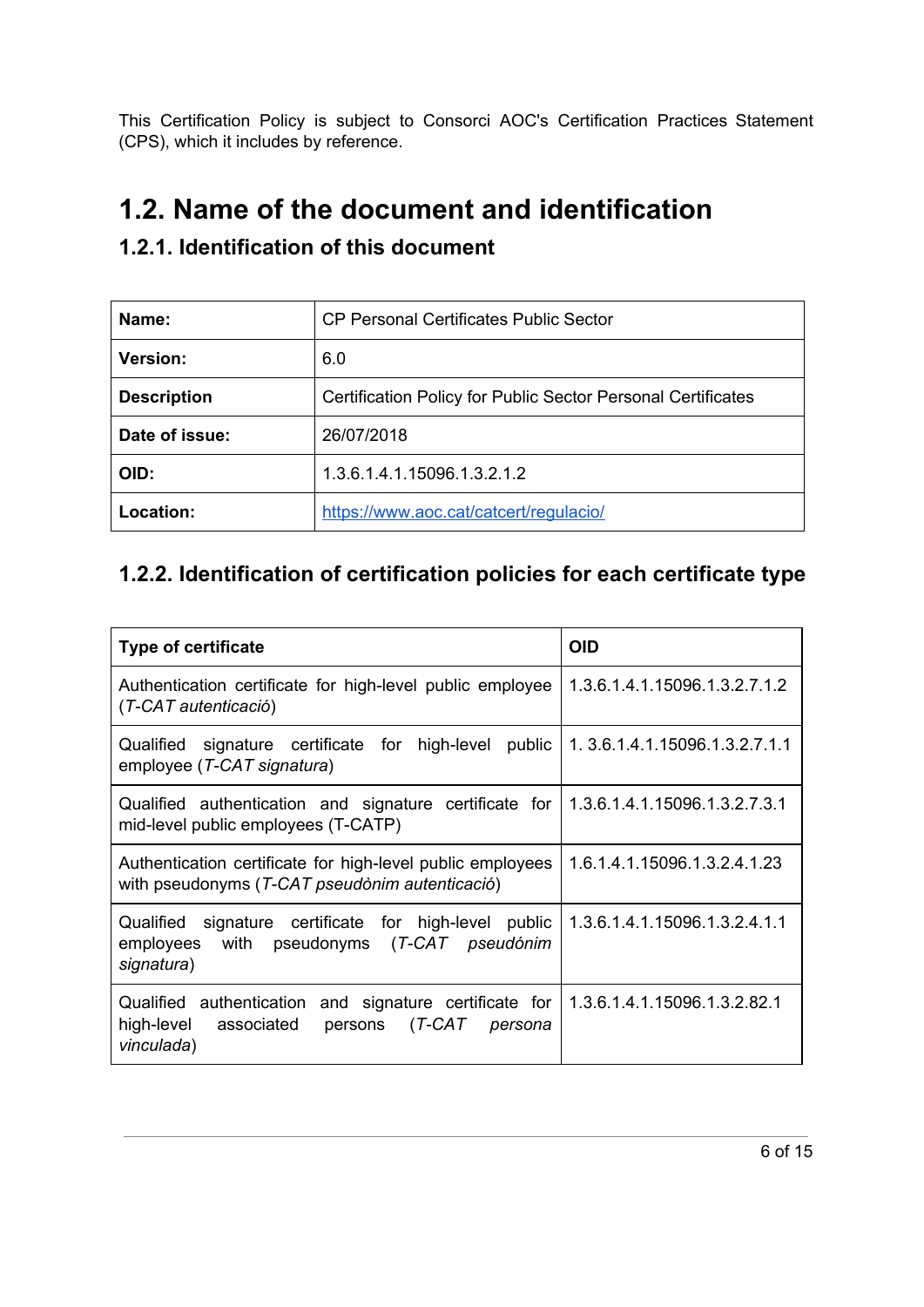| Qualified authentication and signature certificate for   1.3.6.1.4.1.15096.1.3.2.86.1<br>mid-level associated persons (T-CATP persona<br>vinculada)                      |  |
|--------------------------------------------------------------------------------------------------------------------------------------------------------------------------|--|
| Qualified authentication and signature certificate for 1.3.6.1.4.1.15096.1.3.2.8.1.1<br>representatives acting before the Public Administrations<br>(T-CAT Representant) |  |

The documents describing these certificate profiles are published on Consorci AOC's website.

# <span id="page-6-0"></span>**2. Participating entities**

# <span id="page-6-1"></span>**2.1. Trust service providers (TSP)**

The certificates issued pursuant to this Certification Policy are issued by Consorci AOC as the trust service provider through its subordinate Certification Authority (CA) "EC-SECTORPUBLIC".

# <span id="page-6-2"></span>**2.2. Registration authorities**

Registration authorities are the individuals or companies that help the TSP in certain procedures and relations with the certificate subscribers and applicants, particularly the processes involving identification, registration and authentication of certificate subscribers and key holders.

Consorci AOC is responsible for the process that creates EC-SECTORPUBLIC registration authorities. It verifies that the Registration Authority has the necessary human and material resources; and that said entity has appointed and trained the staff that will be responsible for issuing the certificates (the so-called "operators" of the Registration Authority).

There are two types of EC-SECTORPUBLIC registration authorities:

- 1. Subscription entities, operated by a certificate subscriber entity
- 2. Registration authorities, which collaborate with EC-SECTORPUBLIC in the certificate issuance process.

To be registration authorities, the entities in question must design and implement the relevant technical, legal and security components and procedures, with regard to the lifecycle of the secure devices used in the signature creation or, as the case may be, in the key creation; with regard to the lifecycle of the keys in support software; and with regard to the lifecycle of the certificates that they issue. These components and procedures shall be approved previously by Consorci AOC.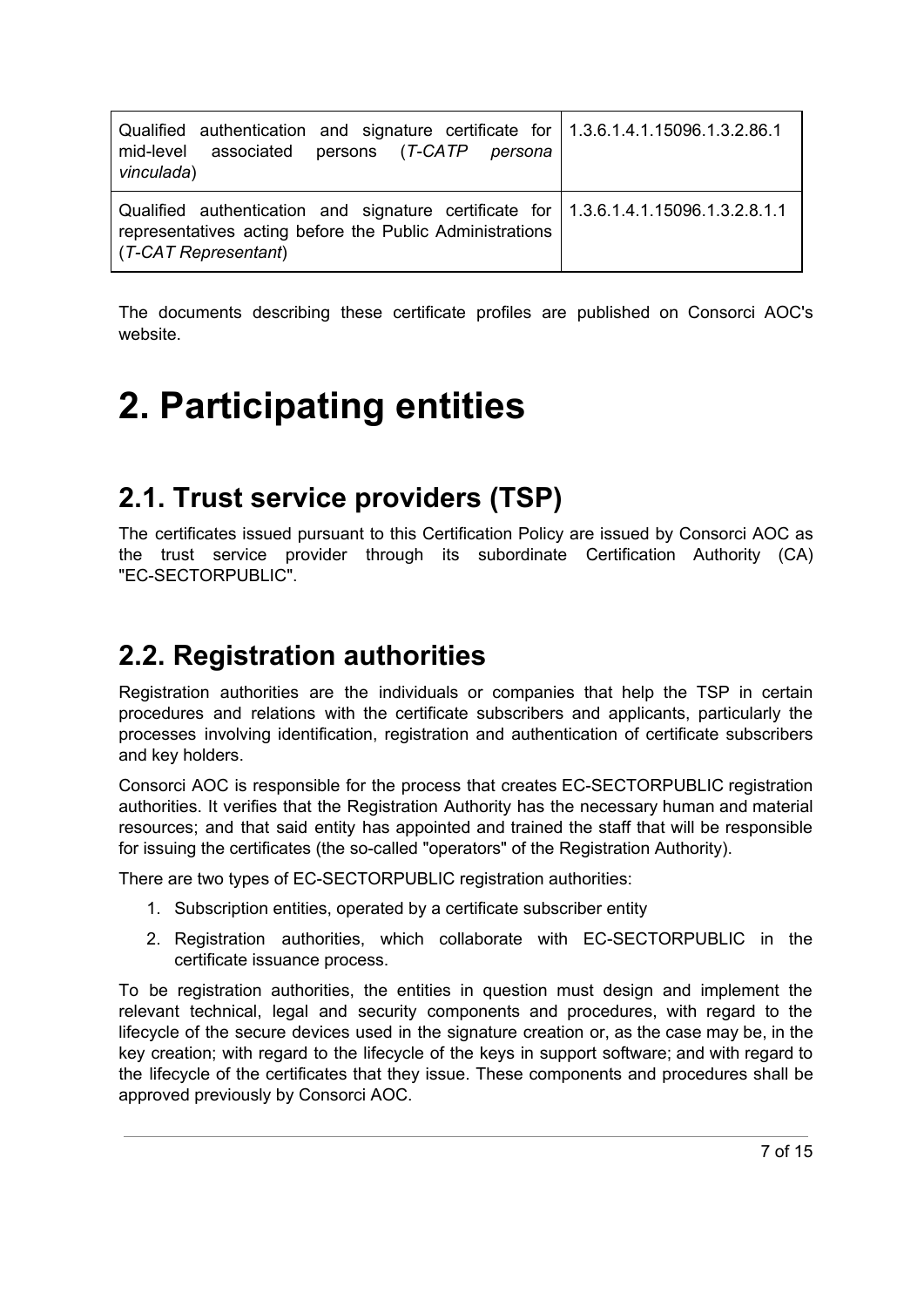# <span id="page-7-0"></span>**2.3. Final users**

The final users are the persons that obtain and use the electronic certificates. Specifically, the following final users can be highlighted:

- The certificate applicants.
- The certificate subscribers.
- The signatories or key holders.
- The relying parties.

#### <span id="page-7-1"></span>**2.3.1. Certificate applicants**

The following can be applicants of EC-SECTORPUBLIC certificates:

- a) For corporate certificates: a person that has been authorized for such purposes by the future subscribing entity
- b) A person authorized by the TSP typically, Consorci AOC, acting by operation of law.

The authorization shall be formalized in a written document.

#### <span id="page-7-2"></span>**2.3.2. Certificate subscribers**

Certificate subscribers are the institutions and the individuals or companies that are identified in the "Subject" field of the certificate.

#### <span id="page-7-3"></span>**2.3.3. Key holders or signatories**

Key holders or signatories are individuals that have exclusive possession of the certified electronic signature or authentication keys, either to act in their own name and on their own behalf, or because they have been authorized to hold them by the subscriber. Said individuals must be duly identified in the certificate, indicating their first and last names, or via the use of a pseudonym.

The key holders or signatories are responsible for keeping the information necessary to generate the signature or authentication associated with the electronic certificate, under their custody.

#### <span id="page-7-4"></span>**2.3.4. Third party that relies on the certificates**

Relying parties (third parties that rely on the certificates) can be any person or organization that voluntarily relies on the certificates that are issued under any of Consorci AOC's certification hierarchies, described in the Certification Practice Statement.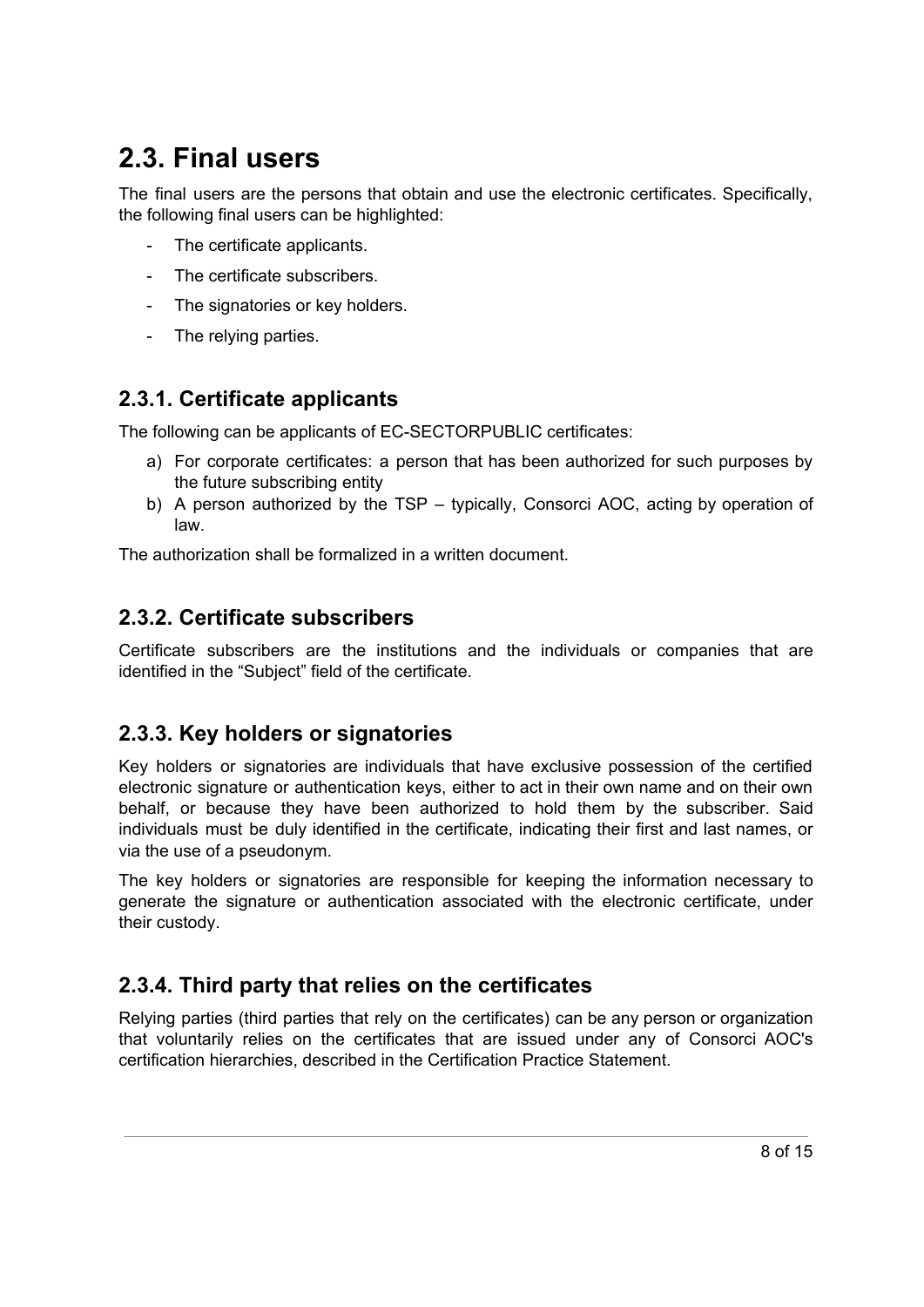The obligations and responsibilities of the Consorci AOC with third parties that voluntarily rely on the certificates shall be limited to those set out in this CP, in the CPS, in EU Regulation 910/2014 and in any other regulations that may be applicable.

The third parties that rely on these certificates must keep in mind these limitations with regard to use.

# <span id="page-8-0"></span>**3. Characteristics of the certificates**

### <span id="page-8-1"></span>**3.1. Valid term for the certificate**

The electronic certificates issued under this Certification Policy shall be valid for 5 years from their issuance date, provided that the relevant certificate has not been suspended or revoked.

# <span id="page-8-2"></span>**3.2. Signature-creation devices**

The following certificates, issued pursuant to this Certification Policy, use a qualified signature-creation device in compliance with the requirements established under Annex II of EU Regulation 910/2014:

- Qualified authentication and signature certificates for high-level public employees (*T-CAT autenticació* and *T-CAT signatura*).
- Qualified authentication and signature certificates for high-level public employees with pseudonyms (*T-CAT pseudònim autenticació* and *T-CAT pseudónim signatura*).
- Qualified authentication and signature certificates for high-level associated persons (*T-CAT persona vinculada*).
- Qualified authentication and signature certificates for representatives acting before the Public Administrations (*T-CAT Representant*).

The rest of the certificates issued under this Certification Policy are issued in software.

## <span id="page-8-3"></span>**3.3. Use of the certificates**

This section lists the applications for which each type of certificate can be used, establishes restrictions, and prohibits certain uses of the certificates.

### <span id="page-8-4"></span>**3.3.1. Typical use of the certificates**

The certificates of Consorci AOC that are issued pursuant to this Certification Policy may be used for the following purposes:

| <b>Type of Certificate</b> | Scope of application |
|----------------------------|----------------------|
|                            |                      |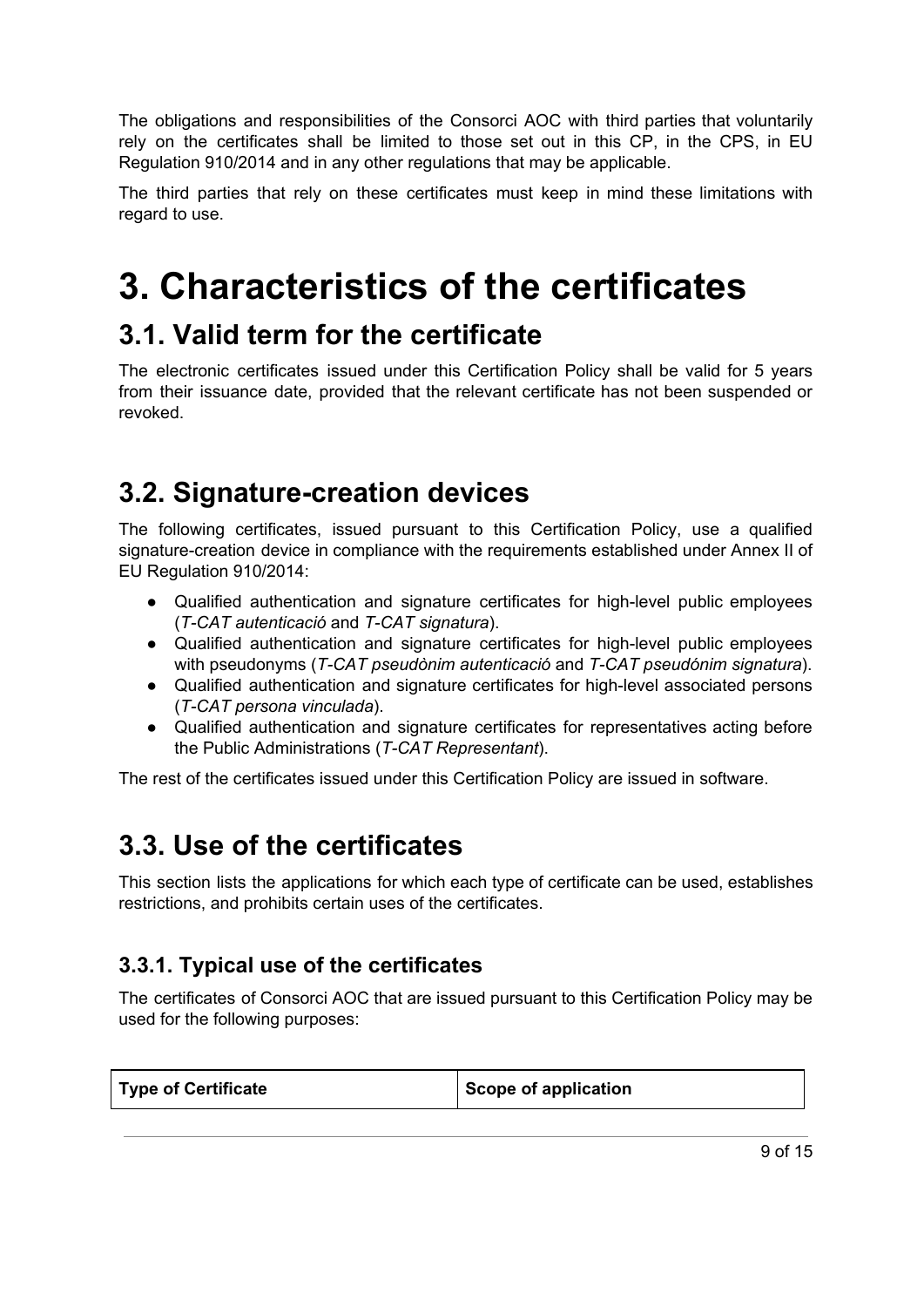| Authentication<br>certificate<br>for<br>high-level<br>public employees (T-CAT autenticació)                                                                       | Authentication<br>individual<br>of<br>and<br>attributes                                      |  |  |
|-------------------------------------------------------------------------------------------------------------------------------------------------------------------|----------------------------------------------------------------------------------------------|--|--|
| Qualified signature certificate for high-level<br>public employees (T-CAT signatura)                                                                              | Electronic signature                                                                         |  |  |
| Qualified authentication<br>signature<br>and<br>certificate for mid-level public employees<br>(T-CATP)                                                            | individual<br>Authentication<br>of<br>and<br>attributes<br>Electronic signature              |  |  |
| certificate<br>Authentication<br>for<br>high-level<br>public employees with pseudonyms (T-CAT<br>pseudònim autenticació)                                          | individual<br>Authentication<br>0f<br>and<br>attributes                                      |  |  |
| Qualified signature certificate for high-level<br>public employees with pseudonyms $(T-CAT)$<br>pseudónim signatura)                                              | Electronic signature                                                                         |  |  |
| Qualified authentication<br>and<br>signature<br>certificate for high-level associated persons<br>(T-CAT persona vinculada)                                        | individual<br>Authentication<br>0f<br>and<br>attributes<br>Electronic signature              |  |  |
| Qualified<br>authentication<br>and<br>signature<br>certificate for mid-level associated persons<br>(T-CATP persona vinculada)                                     | Authentication<br>of<br>individual<br>and<br>attributes<br>Electronic signature<br>$\bullet$ |  |  |
| Qualified<br>authentication<br>signature<br>and<br>certificate for representatives acting before<br>Public<br>Administrations<br>$(T-CAT$<br>the<br>Representant) | Authentication<br><b>of</b><br>individual<br>and<br>attributes<br>Electronic signature       |  |  |

The certificates issued under this Policy can be used for the following purposes:

- **Identification of the Signatory:** The Signatory can authenticate their identity, vis-à-vis another party, by showing that their private key is associated to the public key contained in the Certificate. The Signatory may validly identify themself to any person by signing an email or any other type of information.
- **Integrity of the signed document**: The use of the Certificate guarantees the integrity of the signed document; that is to say, it guarantees that the document was not altered or modified after the Signatory executed it. The message received by the User relying on it is certified to be the same as the one issued by the Signatory.
- **Irrefutable origin**: This Certificate can also be used to guarantee that the Signatory undertakes a binding condition with the information related to the electronic signature; it provides sufficient evidence to demonstrate to who the related information belongs and the integrity thereof.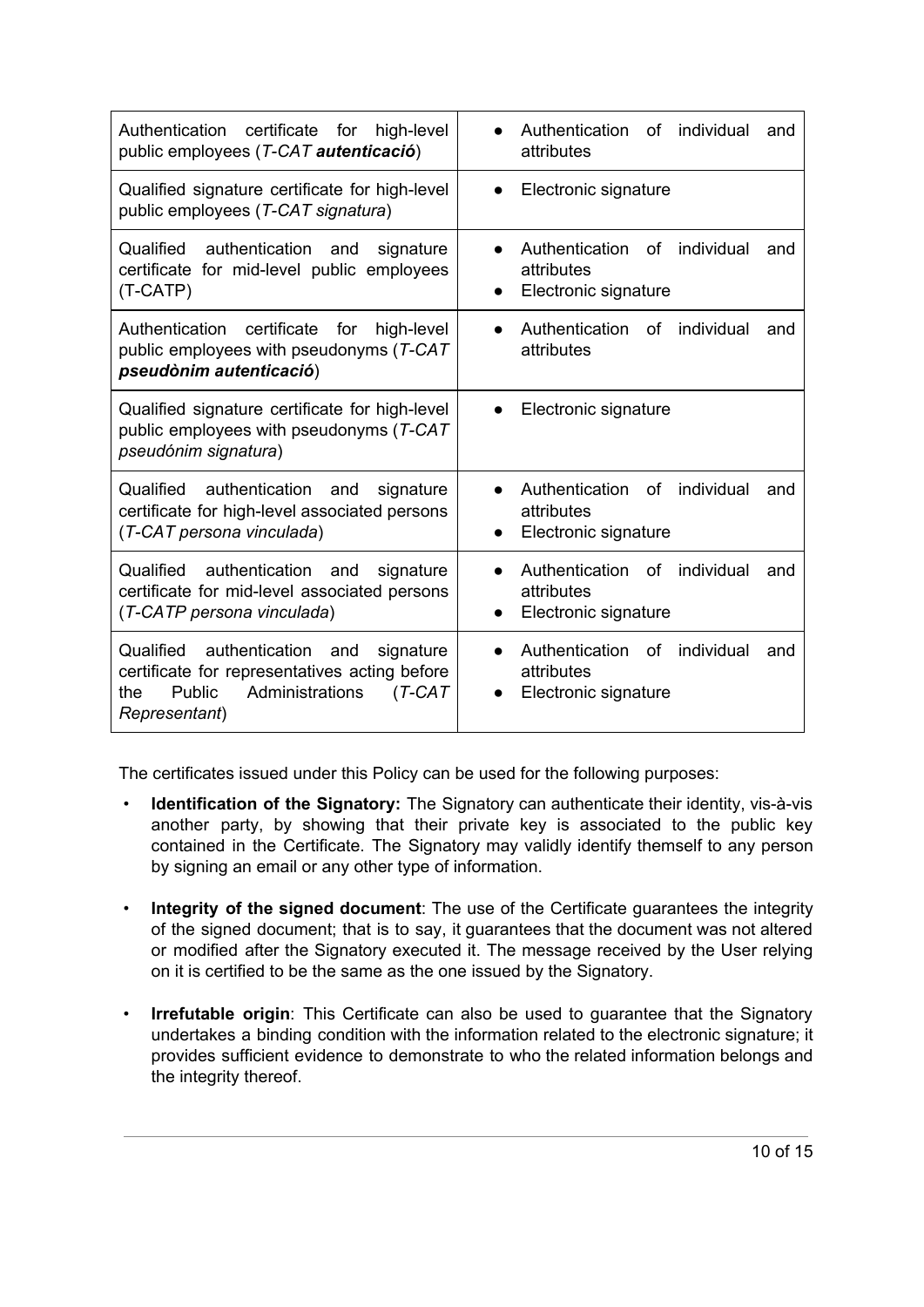#### <span id="page-10-0"></span>**3.3.2. Forbidden uses**

The certificates may only be used within the limits expressly set out in this Certification Policy and in the CPS. Any other uses, except for those described therein, are expressly excluded from the contractual scope and are formally forbidden. Any illegal use of the certificates is expressly forbidden.

The certificates were not designed and are not destined or authorized for use or resale as devices to control dangerous situations, or for uses that require infallible actions, such as for the operation of nuclear installations, navigating systems, aerial communication, or weapon-control systems, where an error could imply death, personal injury or serious environmental damages.

The final user certificates cannot be used to sign public key certificates of any type, or to sign lists of certificate revocations.

The use of these certificates for document encryption is not recommended.

# <span id="page-10-1"></span>**4. Operational procedures**

## <span id="page-10-2"></span>**4.1. Management of the Certification Policy**

### <span id="page-10-3"></span>**4.1.1. Organization that manages the specification**

Consorci Administració Oberta de Catalunya – Consorci AOC.

### <span id="page-10-4"></span>**4.1.2. Contact information of the organization**

Consorci Administració Oberta de Catalunya – Consorci AOC

Registered offices: Via Laietana, 26 – 08003 Barcelona

Commercial / postal address: Tànger, 98, planta baixa (22@ Edifici Interface) - 08018 **Barcelona** 

Website of Consorci AOC: https:/[/www.aoc.cat/](http://www.aoc.cat/)

Website of the Consorci AOC's electronic certification service:

https://[www.aoc.cat/catcert/](http://www.aoc.cat/catcert)

User Service Department: 900 90 50 90, or +34 93 272 25 01 for calls from outside the state, open 24/7 to manage certificate suspensions.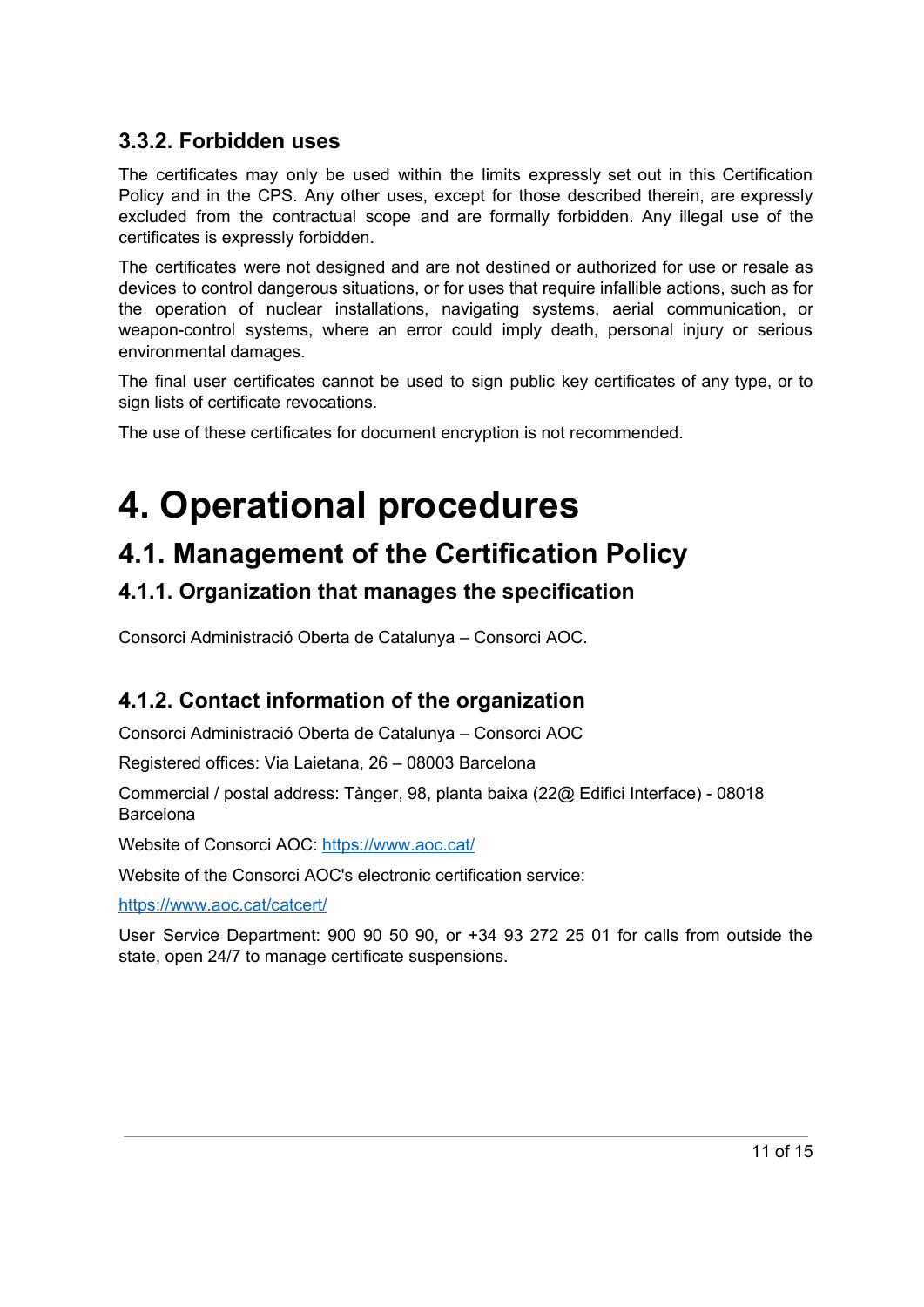# <span id="page-11-0"></span>**4.2. Publication of information and certificate directory**

### <span id="page-11-1"></span>**4.2.1. Certificate directory**

The certificate directory service is available 24 hours a day, 7 days a week. In the event an error arises that Consorci AOC cannot control, the latter shall make its best efforts to ensure the service is made available again and within the term set out in Section 5.7.4 of the CPS.

### <span id="page-11-2"></span>**4.2.2. Publication of information**

This Certification Policy is public and available on Consorci AOC's website [\(https://www.aoc.cat/catcert/regulacio/](https://www.aoc.cat/catcert/regulacio)).

# <span id="page-11-3"></span>**4.3. Operational features of the certificates' life cycle**

#### <span id="page-11-4"></span>**4.3.1. Application for certificate issuance**

The filling out the application is the first step the subscriber must take to get the certificates for its staff.

In the case of the Public Administrations, the application shall be sent:

- Through the T-CAT registration authorities
- Directly to Consorci AOC, if the entity does not have a Registration Authority assigned to it. In such cases, Consorci AOC will act as the T-CAT Registration Authority.

The application requires that a document be sent containing the specific and certified information regarding the persons, entities or devices for which the certificate is being sought. The application must be signed by the person that is authorized for such purpose at the subscribing entity and the certification of such information must be attached thereto.

A physical address may also be confirmed, along with any other information that would allow the future key holder to be contacted directly.

All documents shall be delivered electronically to the Registration Authority. Documents may also be delivered in hard copy or via email, under exceptional circumstances, such as those set out below:

• That the entity subscriber, due to their legal nature, cannot be a user of the computer application that is used to send the applications (currently EACAT).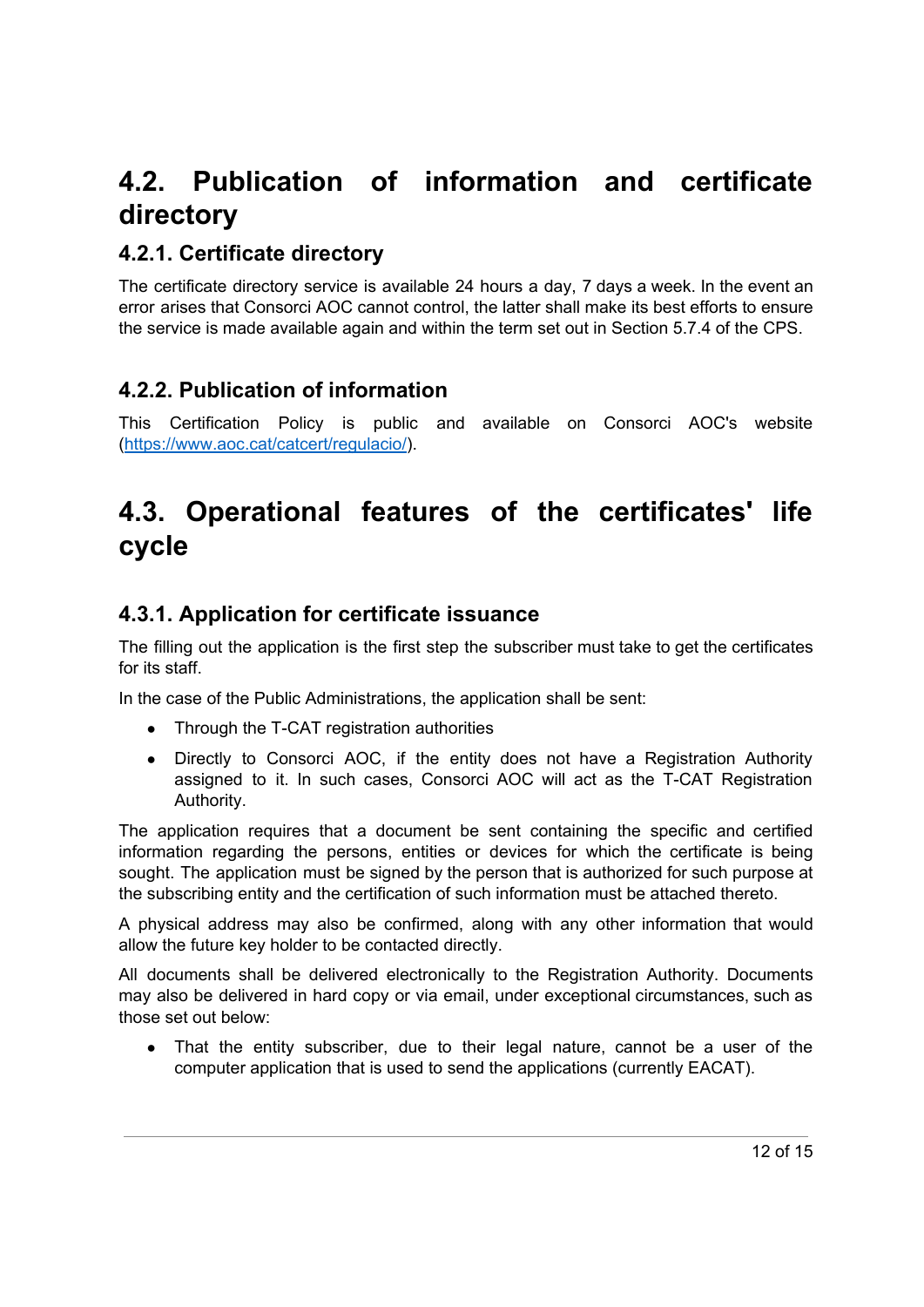• That the subscriber is an entity that is requesting electronic certificates for the first time; meaning it does not have any electronic certificate to carry out the application process electronically.

#### <span id="page-12-0"></span>**4.3.2. Legitimization to apply for a certificate**

A certificate application must be submitted before a certificate can be issued and delivered.

In the case of individual certificates, the applicant will be the subscriber him/herself. The subscriber will also be the holder of the private keys.

There must be an electronic or a hard-copy document signed by the Registration Authority, said document shall indicate the person or persons to be authorized by the relevant Certification Authority, to make requests.

The final user information that is necessary to submit the application will be entered by the applicant.

#### <span id="page-12-1"></span>**4.3.3. Certificate application processing**

When a certificate application is received, the Certification Authority shall verify the information provided according to the relevant section of this policy or of the CPS.

If the information is incorrect, the Certification Authority must reject the application. If the information is correct, the Certification Authority will approve the application and allow the certificate to be issued.

The Certification Authority shall:

- Use a certificate-creation procedure that securely links the certificate with the registration information, including the certified public key.
- In the event that the Certification Authority generates the pair of keys, it shall use a certificate-creation procedure that is securely linked to the key-creation procedure so that the private key is delivered in a secure manner to the key holder.
- Protect the integrity of the registration information, particularly if they are exchanged with the subscriber (individuals certificates) or with a third-party applicant, as the case may be.
- Include the required information in the certificate.
- Guarantee the date and hour a certificate is issued.
- Use reliable systems and products that are protected against any alteration and which guarantee the technical and cryptographic security of the certification processes they support.
- Ensure that the certificate is issued by systems that protect against forgery and, if the Certification Authority generates private keys, that the systems ensure that keys are kept secret during the key-creation process.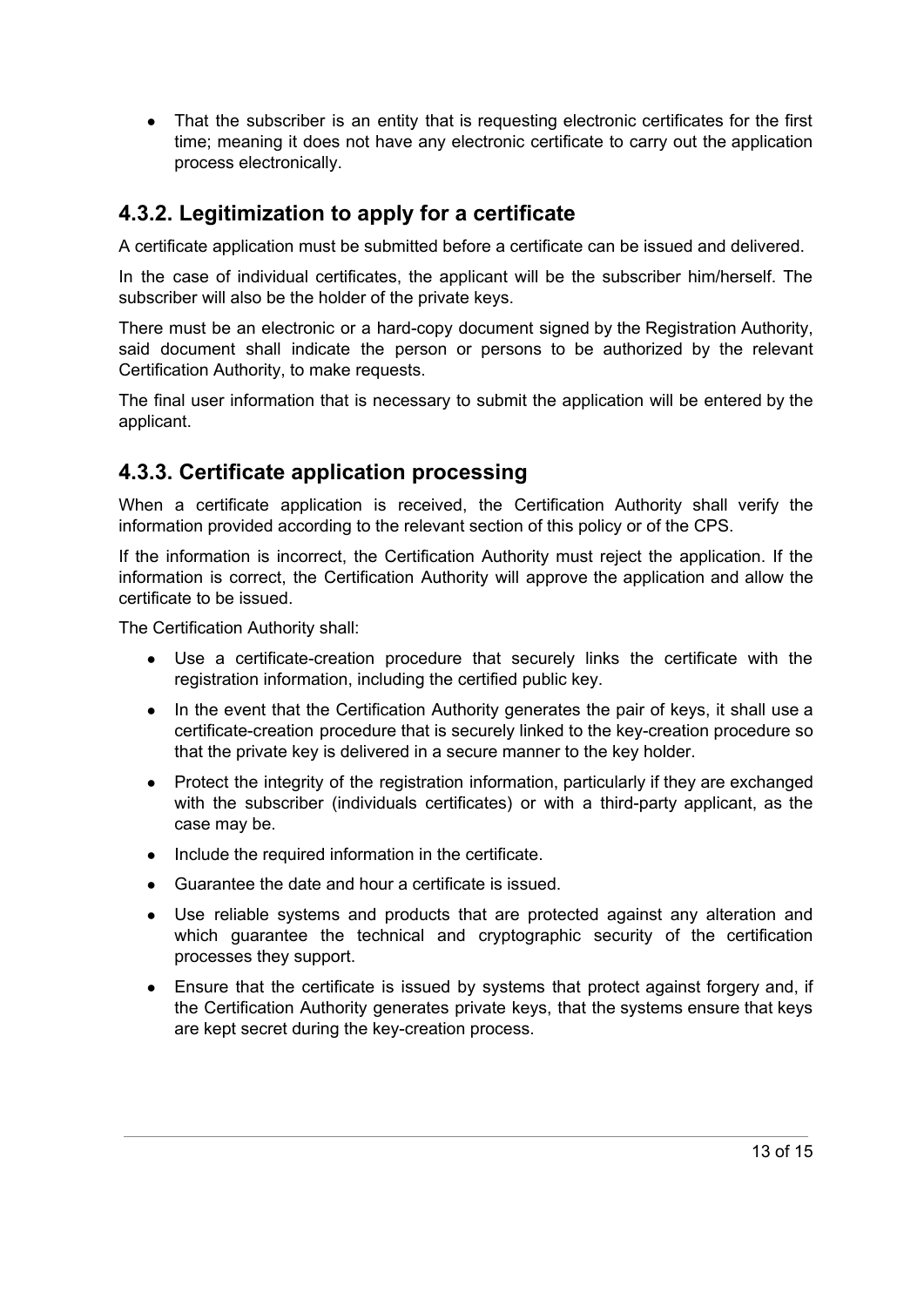*Note*: The procedures established in this section are also applicable to certificate renewals, given that renewal implies issuing a new certificate.

### <span id="page-13-0"></span>**4.3.4. Creation and implementation of activation keys**

The RA agent shall validate the veracity and accuracy of the signatory's information and then inform the Certification Authority thereof.

The RA agent shall validate the signatory's possession of the information to generate the signature (private key) that is associated with electronic certificate to be issued.

Consorci AOC then provides the subscriber with the information to activate the signature-creation or authentication device on one hand and, on the other, it provides the subscriber with access to the device itself in a period of 3 days.

#### <span id="page-13-1"></span>**4.3.5. Certificate issuance**

The RA agent shall produce the certificate application using a standard form and send it to the Certification Authority.

The Certification Authority shall validate the integrity of the application and the fact that it was produced by an authorized agent of the Registration Authority. Once said validation takes place, the certificate shall be issued.

#### <span id="page-13-2"></span>**4.3.6. Delivery and protection of activation information**

To provide activation information with the maximum protection possible, Consorci AOC undertakes to distribute the elements of the certificates via two different channels.

- Firstly, the Registration Authority's agent shall provide the key holder with access to the following material:
	- o Holder's delivery sheet
	- o Cryptographic device or software with the certificates
	- o Software that is necessary to use the device
	- o Certificate-delivery slip.
- Simultaneously, the activation-key holder will be sent the certificate's activation information by email.

Thus, the activation information is sent separately from the device and at different times.

#### <span id="page-13-3"></span>**4.3.7. Suspension of certificates**

According to the provisions of the CPS.

#### <span id="page-13-4"></span>**4.3.8. Revocation of certificates**

According to the provisions of the CPS.